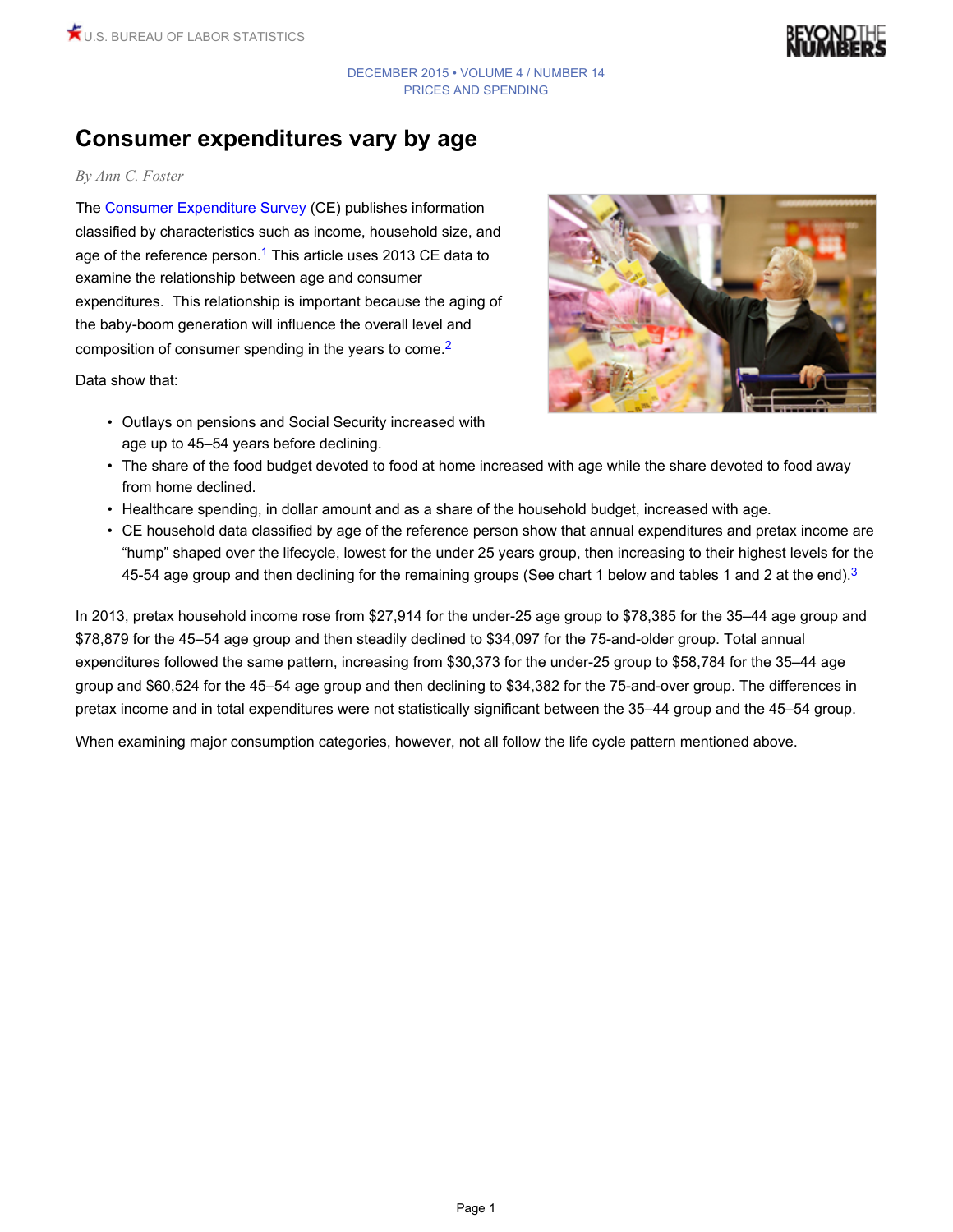

### **Food**

Food spending went from \$4,698 for the under-25 group to about \$7,900 for both the 35–44 and 45–54 years groups and then declined to \$4,144 for the 75 years and older group (see table 2). The components of food spending (food at home and food away from home) also followed a similar pattern. For the 35–44 years and 45–54 years groups, however, the difference in the amounts spent for total food, food at home, and food away from home was not statistically significant.

The share of the food dollar spent on food at home increased with the age of the reference person, from 55.4 percent for the under-25 age group to 68.2 percent for the 75-and-older group, while the share devoted to food away from home decreased from 44.6 percent for the under-25 group to 31.8 percent for the 75-and-older group. The only exception was the 65–74 age group, where the share of the food dollar devoted to food at home was slightly lower and the share of the food dollar devoted to food away from home was slightly higher than those for the 55–64 years group. (See chart 2).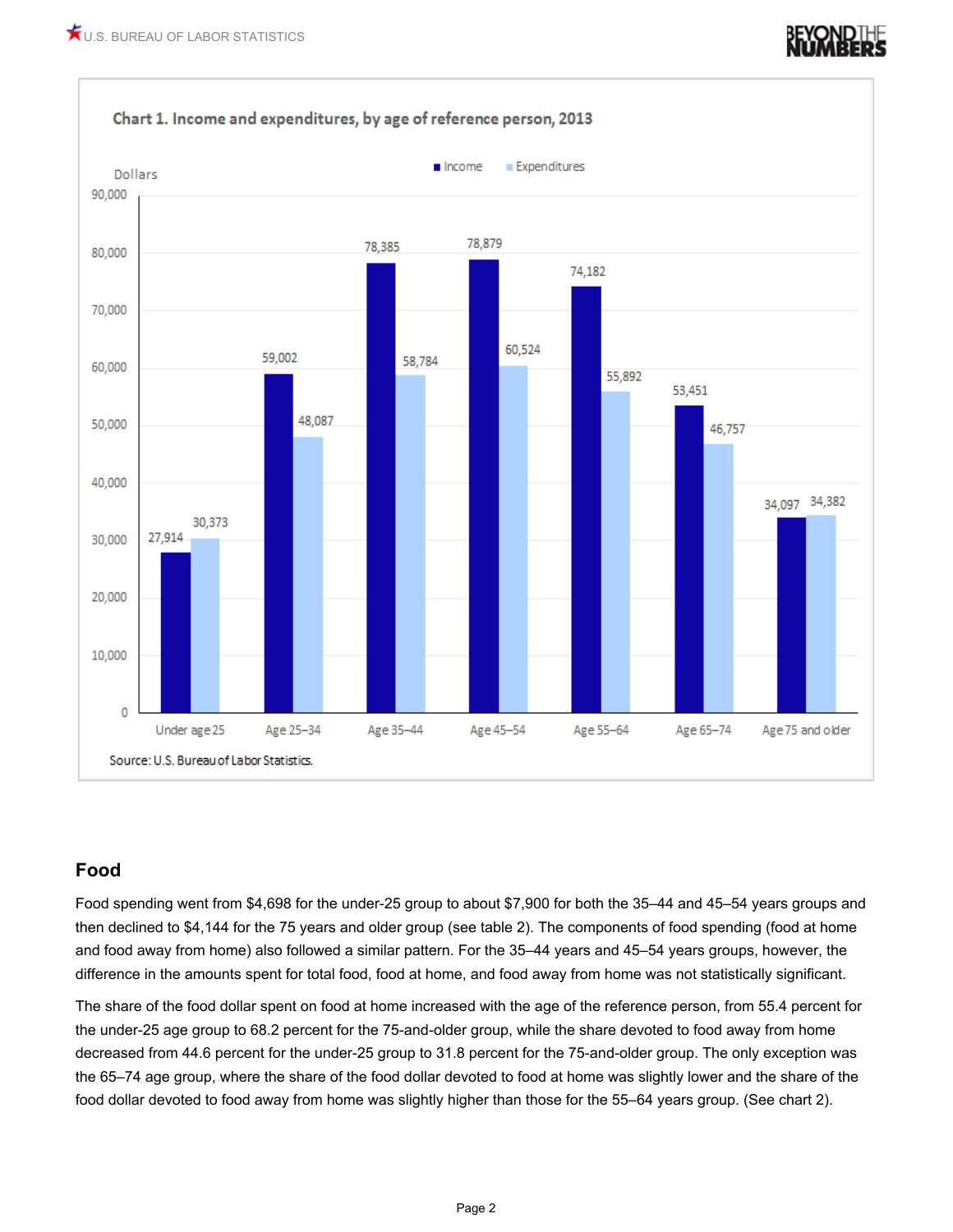

### **Housing**

<span id="page-2-0"></span>Housing outlays did not strictly follow the hump-shaped pattern previously described. Spending increased from \$10,379 for the under-25 age group and peaked earlier in the life cycle at \$20,619 for the 35–44 age group, and then became rather flat until it reached \$12,314 for the 75-and-older group. Nonhousing outlays (total expenditures less housing expenditures) did follow the hump-shaped pattern. Previous research using CE data also found this pattern, even after the effects of other factors were taken into account (See chart 3).<sup>[4](#page-10-1)</sup>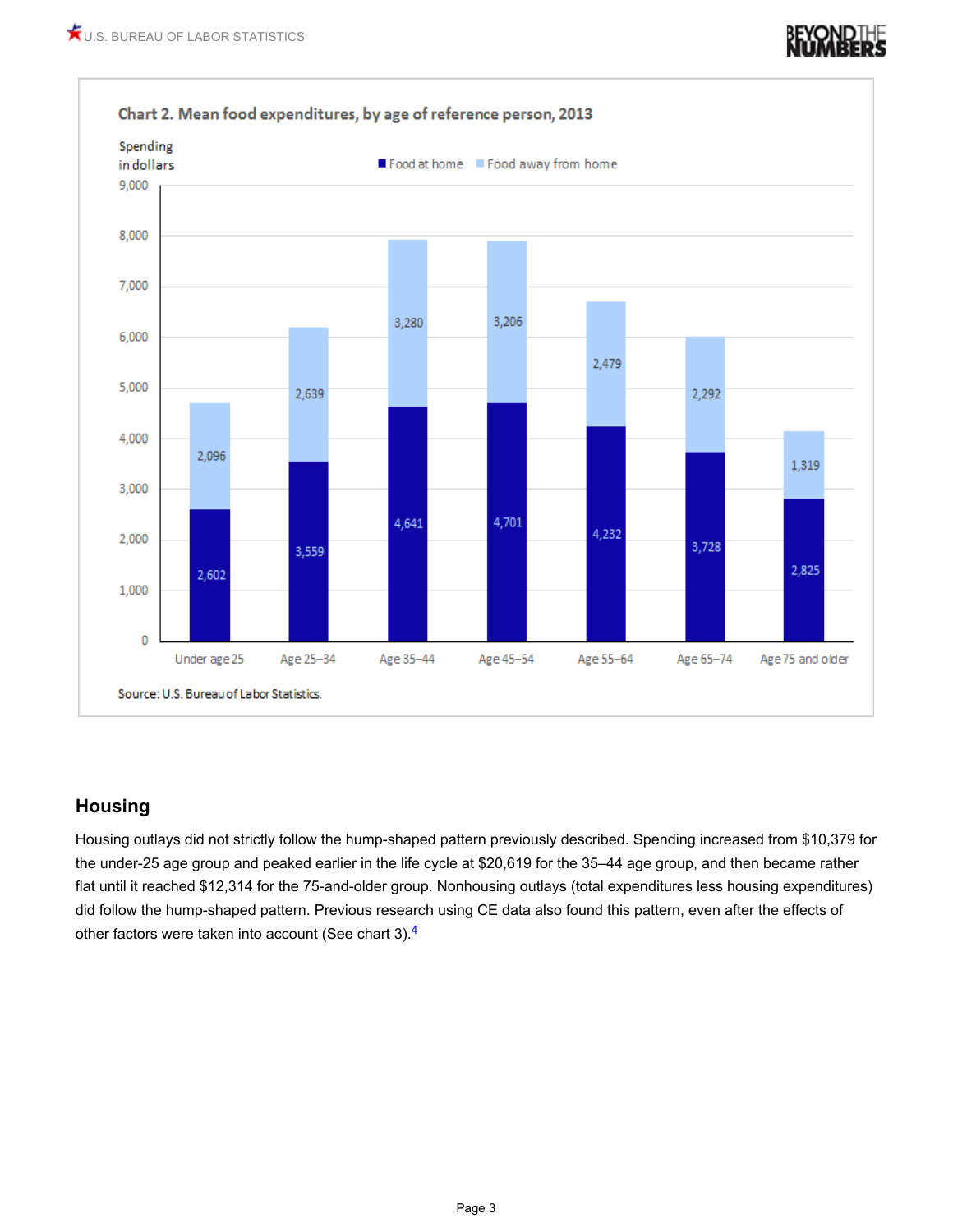

### **Clothing (apparel and services)**

For the under-25 age group, the average amount spent on clothing was not statistically different from the amount spent by the 25–34 age group—\$1,513 and \$1,832, respectively. While the greatest amount spent on clothing was \$1,960 for the 35–44 age group, this amount was not statistically different from the \$1,832 for the 25–34 age group and the \$1,826 for the 45–54 age group. Spending, however, declined to \$1,563 for the 55–64 years group to \$1,222 for the 65–74 years group to \$768 for the 75 years and older group. These differences were statistically different.

<span id="page-3-0"></span>Clothing is often considered a work-related expense that should decrease when household members retire. Households with a reference person 65–74 years and 75 years and older had the fewest earners (0.7 and 0.2, respectively). This could be one reason why they spent the least on clothing (\$1,222 and \$768) and why clothing accounted for the lowest share of the budget (2.6 percent and 2.2 percent) of all groups (See table 2 and chart 4). Previous research using CE data has found that even after controlling for the effects of income, family size, and other factors, age was negatively associated with spending on clothing. Being retired exerted a negative effect on clothing expenditures distinct from age.<sup>[5](#page-10-2)</sup>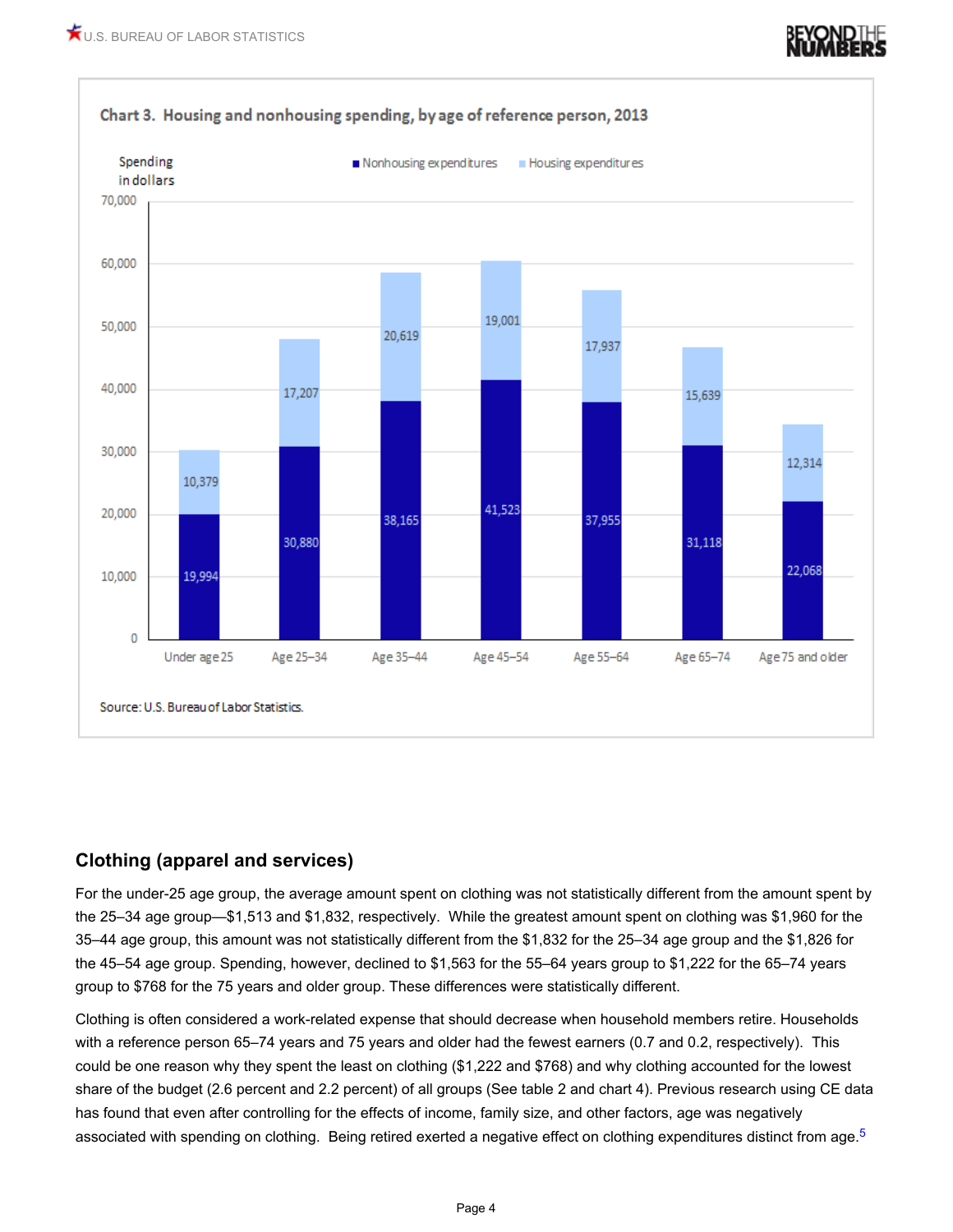<span id="page-4-0"></span>

## **Transportation**

In 2013, transportation spending averaged \$5,672 for the under-25 age group. Spending increased to \$10,519 for the 35– 54 age group, an amount not statistically different from the \$10,782 spent by the 45-54 age group. Spending declined from \$9,482 for the 55–64 age group to \$5,149 for the 75-and-older group. Although 87 percent of all households owned at least one vehicle, only 67 percent of the under-25 group owned at least one vehicle, compared with 78 percent of the 75 and-older age group. Vehicle ownership among the remaining groups narrowly ranged from 88 percent to 91 percent. Transportation's share of the household budget was lowest (15 percent) for the 75-and-older group and ranged from 17 percent to 19 percent for the remaining groups. Because transportation, like clothing, is considered a work-related expense, spending should be expected to decrease with age of the reference person and the accompanying decline in number of earners per household. This pattern may be seen in chart 4.[6](#page-10-3)

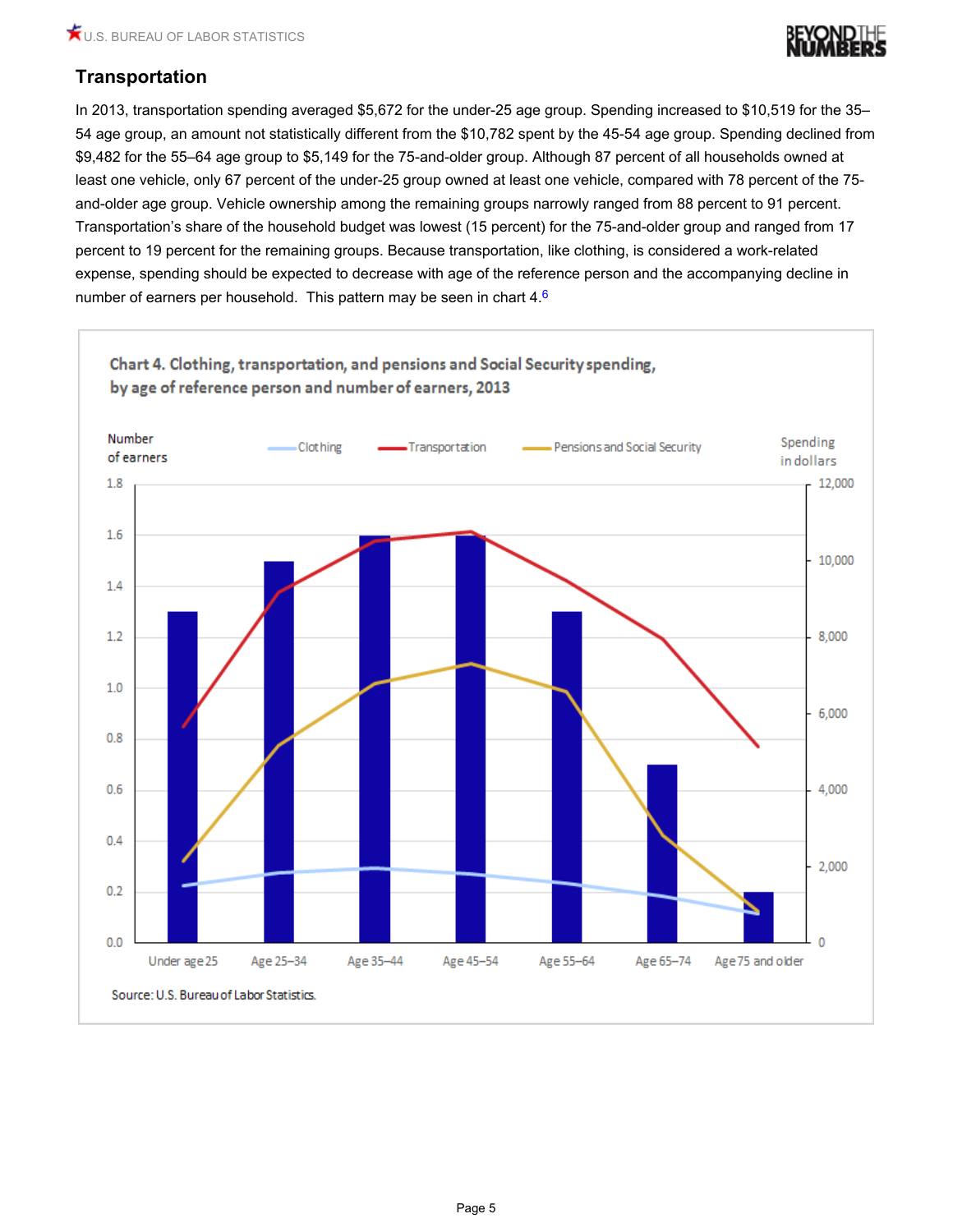

### **Healthcare**

Out-of-pocket healthcare spending increased with the age of the reference person from \$943 for the under-25 age group to \$5,188 for the 65–74 age group. The \$4,910 spent by the 75-and-older group was not statistically different from the amount spent by the 65–74 group. Healthcare's share of the household budget increased with age from 3.1 percent for the under-25 group to 14.3 percent for the 75-and-older group. Previous research using CE data from the 1998, 2003, and 2008 Interview Surveys also found a positive association between healthcare spending and age among households with healthcare expenses.<sup>[7](#page-10-4)</sup>

<span id="page-5-0"></span>Because the CE does not sample the institutionalized population, most household spending on nursing home care is not included. Data from the National Health Expenditure Accounts (NHEA), which include the institutionalized population, show that in 2013, household out-of- pocket spending accounted for 29.4 percent (\$45.8 billion) of the \$155.8 billion spent on nursing home care. If the institutionalized population were included in the CE, it is likely that healthcare spending for the 65–74 and 75-and-older age groups would be much higher and claim a greater share of the budget compared with younger age groups.<sup>[8](#page-10-5)</sup>

### <span id="page-5-1"></span>**Entertainment spending**

Entertainment spending averaged \$1,243 for the under-25 age group. Spending increased to \$2,958 for the 35–44 age group, an amount not statistically different from the \$3,070 spent by the 45–54 age group. Spending declined to \$2,651 for the 55–64 age group, an amount not statistically different from the \$2,488 spent by the 65–74 age group. The \$1,422 spent by the 75-and-older group was statistically different from the amounts spent by the other age groups. The share of the household budget accounted for by entertainment spending followed no consistent pattern. The budget share claimed by entertainment was highest (5.3 percent) for the 65–74 age category and lowest (4.1 percent) for the under-25 and the 75-and-older categories.<sup>[9](#page-11-0)</sup> Existing studies using CE data indicate that the age of the reference person, other factors being equal, is negatively associated with entertainment spending.<sup>[10](#page-11-1)</sup>

### <span id="page-5-3"></span><span id="page-5-2"></span>**Pensions and Social Security**

Outlays on pensions and Social Security steadily increased in dollar amount and as a share of total expenditures from the under-25 age group (\$2,153 and 7.1 percent) to the 45–54 group (\$7,305 and 12.1 percent), gradually declining to (\$6,593 and 11.8 percent) for the 55–64 age group. This was followed by a sharp declines for the 65–74 group (\$2,833 and 6.1 percent) and 75-and-older group, (\$832 and 2.4 percent). These findings mirror the number of earners per household in each age group, which went from 1.1 in the under-25 age category to 1.6 in the 35–44 and 45–54 age categories, before declining from 1.3 for the 55–64 age category to .7 and .2 for the 65–74 and 75-and-older categories, respectively. Households with a reference person 65–74 and 75 and older are more likely to have retired members who are collecting pension and Social Security benefits rather than making contributions. (See chart 4).<sup>[11](#page-11-2)</sup>

### <span id="page-5-4"></span>**Other expenses**

<span id="page-5-5"></span>The amount spent on other expenses<sup>[12](#page-11-3)</sup> followed the typical hump-shaped pattern, increasing from \$3,371 for the under-25 age group to \$6,833 for the 45–54 group and then declining to \$4,844 for the 75-and-older group. The share of the budget accounted for by this category followed no distinct pattern.

### **Conclusions**

Total annual average household expenditures and associated income increased with the age of the reference person from the under-25 age group to the 35–44 group, which was not statistically different from the 45–54 group. Annual spending and income then declined with age of the reference person for the remaining groups. Household size also increased with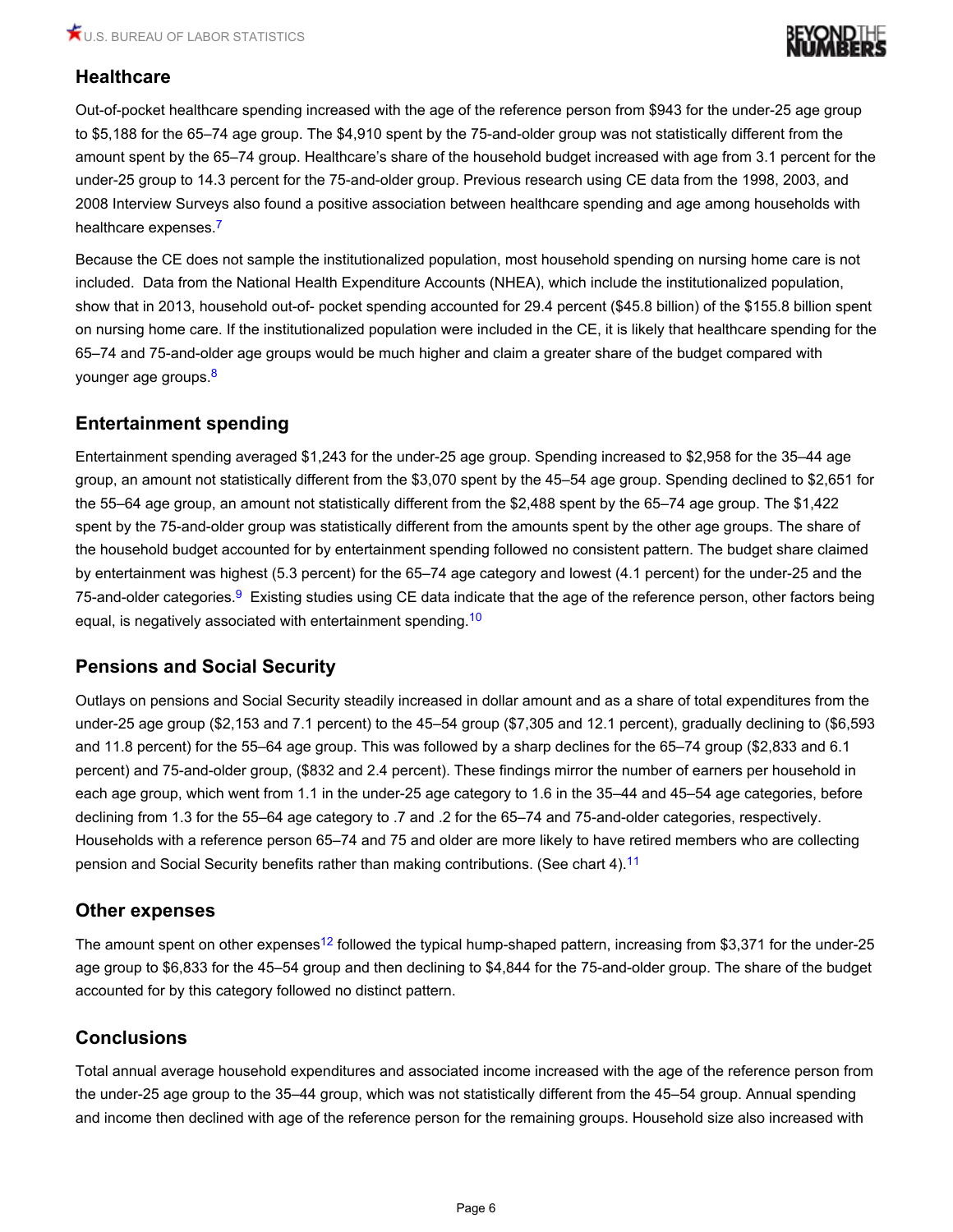

age of the reference person from 2.0 persons for the under-25 age group to 3.4 for the 35–44 age group and then declined to 1.6 persons for the 75-and-older group. Larger households, other factors being equal, would need to spend more for most goods and services compared with smaller households.

With one exception, the share of the food budget devoted to food at home increased with age while the share devoted to food away from home declined.

Spending on clothing, transportation, and pensions and Social Security was lower in dollar amount and as a share of the household budget, for households with a reference person 65–74 years and 75 years and older compared with the sample as a whole. Older households had the fewest earners (0.7 for those with a reference person 65–74 years old and 0.2 for households with a reference person 75 and older, compared with 1.3 for the sample as a whole), indicating that spending on the three categories are largely work-related and decreases when household members retire.

Healthcare was the only expenditure that increased, in both dollar amount and as a share of the household budget, with the age of the reference person.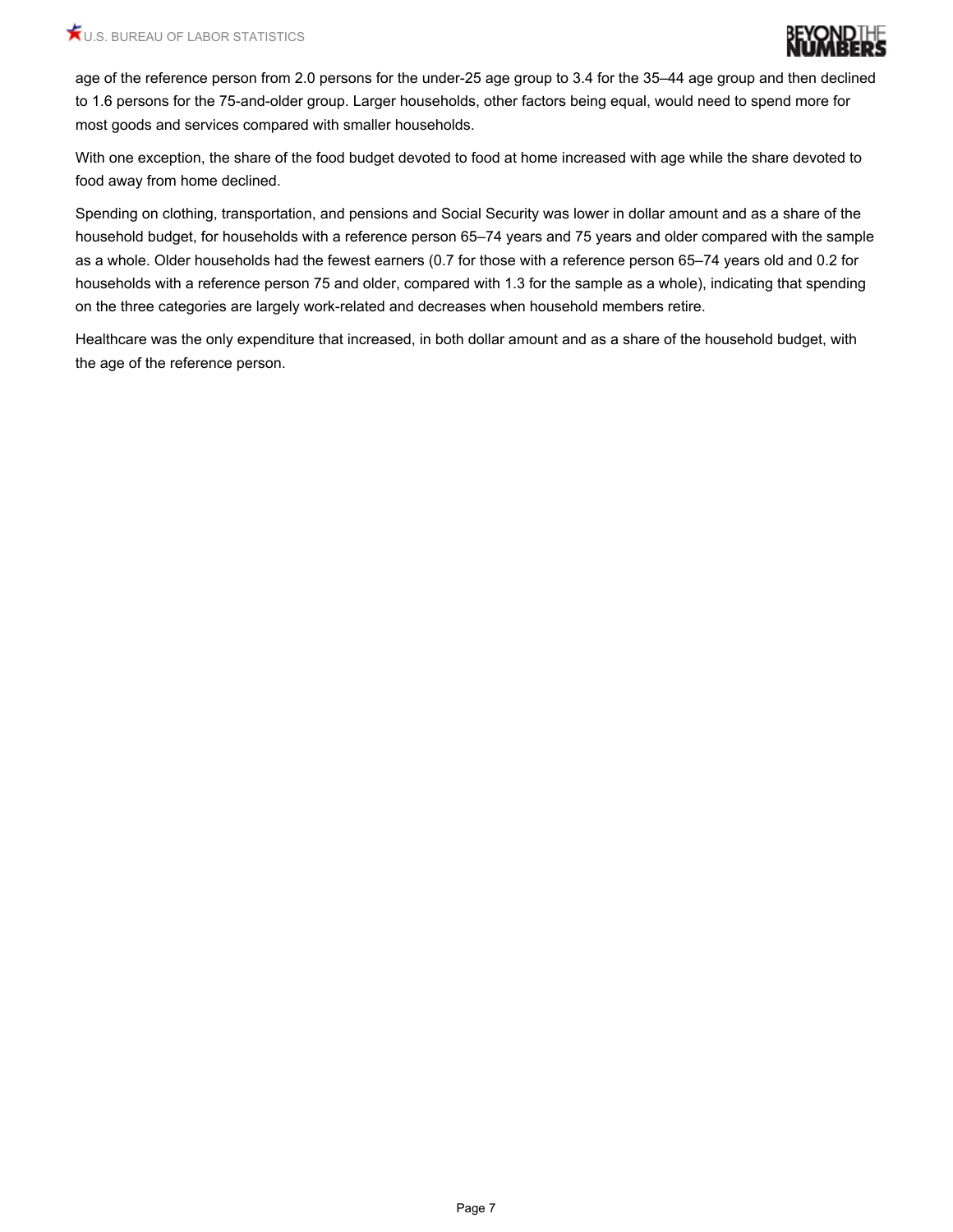

#### **Table 1. Consumer unit characteristics, by age of reference person, Consumer Expenditure Survey, 2013**

<span id="page-7-0"></span>

| <b>Item</b><br><b>75 and</b><br>Under 25 25-34<br>$35 - 44$<br>$45 - 54$<br>$55 - 64$<br>$65 - 74$<br>older<br>Number of consumer units (in<br>125,670<br>8,275<br>20,707<br>21,257<br>24,501<br>22,887<br>16,024<br>12,018<br>thousands)<br>6.6<br>19.5<br>18.2<br>Percent of consumer units<br>100.0<br>16.5<br>16.9<br>12.8<br>9.6<br>Consumer unit characteristics:<br>\$27,914<br>\$59,002<br>\$78,385<br>\$78,879<br>\$63,784<br>\$74,182<br>\$53,451<br>\$34,097<br>Pretax income<br>50.1<br>21.6<br>29.8<br>39.7<br>49.7<br>59.2<br>68.8<br>81.6<br>Age of reference person<br>Average number in consumer unit:<br>2.5<br>2.0<br>2.8<br>3.4<br>2.7<br>2.1<br>1.9<br>1.6<br>Persons<br>${\bf .6}$<br>(a)<br>Children under 18<br>.6<br>$\mathcal{A}$<br>1.1<br>1.4<br>.2<br>$\cdot$ 1<br>(a)<br>Persons 65 and older<br>$\cdot$ 3<br>(a)<br>(a)<br>$\cdot$ 1<br>1.4<br>$\cdot$ 1<br>1.3<br>1.3<br>1.3<br>1.6<br>1.3<br>.7<br>$\mathbf{.2}$<br>1.5<br>1.6<br>Earners<br>2.2<br>1.9<br>1.1<br>1.6<br>2.0<br>2.2<br>1.9<br>1.3<br>Vehicles<br>Percent distribution:<br>Sex of reference person:<br>47<br>53<br>47<br>45<br>48<br>50<br>50<br>39<br>Male<br>53<br>47<br>53<br>55<br>52<br>50<br>61<br>Female<br>50<br>Race of reference person:<br><b>Black or African American</b><br>13<br>13<br>13<br>14<br>14<br>12<br>10<br>8<br>87<br>87<br>87<br>86<br>88<br>90<br>92<br>86<br>White, Asian, and all other races<br>Hispanic or Latino origin of reference<br>person:<br>17<br>12<br>8<br>$\overline{7}$<br>13<br>19<br>19<br>5<br>Hispanic or Latino<br>93<br>87<br>83<br>81<br>81<br>88<br>92<br>95<br>Not Hispanic or Latino<br>Education of reference person:<br>$\mathbf 5$<br>6<br>$\,6\,$<br>$\overline{7}$<br>3<br>Elementary (1-8)<br>6<br>$\overline{7}$<br>14<br>31<br>35<br>High school (9-12)<br>30<br>30<br>25<br>28<br>29<br>39<br>63<br>College<br>67<br>70<br>66<br>63<br>64<br>58<br>46<br>(a)<br>(a)<br>(a)<br>(a)<br>(a)<br>(a)<br>(a)<br>(a)<br>Never attended and other<br>Housing tenure:<br>64<br>14<br>40<br>62<br>69<br>82<br>79<br>79<br>Homeowner<br>$\overline{7}$<br>37<br>33<br>51<br>50<br>32<br>12<br>With mortgage<br>43<br>$\overline{7}$<br>$\overline{7}$<br>67<br>26<br>11<br>19<br>36<br>50 |                  | All | Age |  |  |  |  |  |  |  |  |
|----------------------------------------------------------------------------------------------------------------------------------------------------------------------------------------------------------------------------------------------------------------------------------------------------------------------------------------------------------------------------------------------------------------------------------------------------------------------------------------------------------------------------------------------------------------------------------------------------------------------------------------------------------------------------------------------------------------------------------------------------------------------------------------------------------------------------------------------------------------------------------------------------------------------------------------------------------------------------------------------------------------------------------------------------------------------------------------------------------------------------------------------------------------------------------------------------------------------------------------------------------------------------------------------------------------------------------------------------------------------------------------------------------------------------------------------------------------------------------------------------------------------------------------------------------------------------------------------------------------------------------------------------------------------------------------------------------------------------------------------------------------------------------------------------------------------------------------------------------------------------------------------------------------------------------------------------------------------------------------------------------------------------------------------------------------------------------------------------------------------------------------------------------------------------------------------------------------------------------------------|------------------|-----|-----|--|--|--|--|--|--|--|--|
|                                                                                                                                                                                                                                                                                                                                                                                                                                                                                                                                                                                                                                                                                                                                                                                                                                                                                                                                                                                                                                                                                                                                                                                                                                                                                                                                                                                                                                                                                                                                                                                                                                                                                                                                                                                                                                                                                                                                                                                                                                                                                                                                                                                                                                              |                  |     |     |  |  |  |  |  |  |  |  |
|                                                                                                                                                                                                                                                                                                                                                                                                                                                                                                                                                                                                                                                                                                                                                                                                                                                                                                                                                                                                                                                                                                                                                                                                                                                                                                                                                                                                                                                                                                                                                                                                                                                                                                                                                                                                                                                                                                                                                                                                                                                                                                                                                                                                                                              |                  |     |     |  |  |  |  |  |  |  |  |
|                                                                                                                                                                                                                                                                                                                                                                                                                                                                                                                                                                                                                                                                                                                                                                                                                                                                                                                                                                                                                                                                                                                                                                                                                                                                                                                                                                                                                                                                                                                                                                                                                                                                                                                                                                                                                                                                                                                                                                                                                                                                                                                                                                                                                                              |                  |     |     |  |  |  |  |  |  |  |  |
|                                                                                                                                                                                                                                                                                                                                                                                                                                                                                                                                                                                                                                                                                                                                                                                                                                                                                                                                                                                                                                                                                                                                                                                                                                                                                                                                                                                                                                                                                                                                                                                                                                                                                                                                                                                                                                                                                                                                                                                                                                                                                                                                                                                                                                              |                  |     |     |  |  |  |  |  |  |  |  |
|                                                                                                                                                                                                                                                                                                                                                                                                                                                                                                                                                                                                                                                                                                                                                                                                                                                                                                                                                                                                                                                                                                                                                                                                                                                                                                                                                                                                                                                                                                                                                                                                                                                                                                                                                                                                                                                                                                                                                                                                                                                                                                                                                                                                                                              |                  |     |     |  |  |  |  |  |  |  |  |
|                                                                                                                                                                                                                                                                                                                                                                                                                                                                                                                                                                                                                                                                                                                                                                                                                                                                                                                                                                                                                                                                                                                                                                                                                                                                                                                                                                                                                                                                                                                                                                                                                                                                                                                                                                                                                                                                                                                                                                                                                                                                                                                                                                                                                                              |                  |     |     |  |  |  |  |  |  |  |  |
|                                                                                                                                                                                                                                                                                                                                                                                                                                                                                                                                                                                                                                                                                                                                                                                                                                                                                                                                                                                                                                                                                                                                                                                                                                                                                                                                                                                                                                                                                                                                                                                                                                                                                                                                                                                                                                                                                                                                                                                                                                                                                                                                                                                                                                              |                  |     |     |  |  |  |  |  |  |  |  |
|                                                                                                                                                                                                                                                                                                                                                                                                                                                                                                                                                                                                                                                                                                                                                                                                                                                                                                                                                                                                                                                                                                                                                                                                                                                                                                                                                                                                                                                                                                                                                                                                                                                                                                                                                                                                                                                                                                                                                                                                                                                                                                                                                                                                                                              |                  |     |     |  |  |  |  |  |  |  |  |
|                                                                                                                                                                                                                                                                                                                                                                                                                                                                                                                                                                                                                                                                                                                                                                                                                                                                                                                                                                                                                                                                                                                                                                                                                                                                                                                                                                                                                                                                                                                                                                                                                                                                                                                                                                                                                                                                                                                                                                                                                                                                                                                                                                                                                                              |                  |     |     |  |  |  |  |  |  |  |  |
|                                                                                                                                                                                                                                                                                                                                                                                                                                                                                                                                                                                                                                                                                                                                                                                                                                                                                                                                                                                                                                                                                                                                                                                                                                                                                                                                                                                                                                                                                                                                                                                                                                                                                                                                                                                                                                                                                                                                                                                                                                                                                                                                                                                                                                              |                  |     |     |  |  |  |  |  |  |  |  |
|                                                                                                                                                                                                                                                                                                                                                                                                                                                                                                                                                                                                                                                                                                                                                                                                                                                                                                                                                                                                                                                                                                                                                                                                                                                                                                                                                                                                                                                                                                                                                                                                                                                                                                                                                                                                                                                                                                                                                                                                                                                                                                                                                                                                                                              |                  |     |     |  |  |  |  |  |  |  |  |
|                                                                                                                                                                                                                                                                                                                                                                                                                                                                                                                                                                                                                                                                                                                                                                                                                                                                                                                                                                                                                                                                                                                                                                                                                                                                                                                                                                                                                                                                                                                                                                                                                                                                                                                                                                                                                                                                                                                                                                                                                                                                                                                                                                                                                                              |                  |     |     |  |  |  |  |  |  |  |  |
|                                                                                                                                                                                                                                                                                                                                                                                                                                                                                                                                                                                                                                                                                                                                                                                                                                                                                                                                                                                                                                                                                                                                                                                                                                                                                                                                                                                                                                                                                                                                                                                                                                                                                                                                                                                                                                                                                                                                                                                                                                                                                                                                                                                                                                              |                  |     |     |  |  |  |  |  |  |  |  |
|                                                                                                                                                                                                                                                                                                                                                                                                                                                                                                                                                                                                                                                                                                                                                                                                                                                                                                                                                                                                                                                                                                                                                                                                                                                                                                                                                                                                                                                                                                                                                                                                                                                                                                                                                                                                                                                                                                                                                                                                                                                                                                                                                                                                                                              |                  |     |     |  |  |  |  |  |  |  |  |
|                                                                                                                                                                                                                                                                                                                                                                                                                                                                                                                                                                                                                                                                                                                                                                                                                                                                                                                                                                                                                                                                                                                                                                                                                                                                                                                                                                                                                                                                                                                                                                                                                                                                                                                                                                                                                                                                                                                                                                                                                                                                                                                                                                                                                                              |                  |     |     |  |  |  |  |  |  |  |  |
|                                                                                                                                                                                                                                                                                                                                                                                                                                                                                                                                                                                                                                                                                                                                                                                                                                                                                                                                                                                                                                                                                                                                                                                                                                                                                                                                                                                                                                                                                                                                                                                                                                                                                                                                                                                                                                                                                                                                                                                                                                                                                                                                                                                                                                              |                  |     |     |  |  |  |  |  |  |  |  |
|                                                                                                                                                                                                                                                                                                                                                                                                                                                                                                                                                                                                                                                                                                                                                                                                                                                                                                                                                                                                                                                                                                                                                                                                                                                                                                                                                                                                                                                                                                                                                                                                                                                                                                                                                                                                                                                                                                                                                                                                                                                                                                                                                                                                                                              |                  |     |     |  |  |  |  |  |  |  |  |
|                                                                                                                                                                                                                                                                                                                                                                                                                                                                                                                                                                                                                                                                                                                                                                                                                                                                                                                                                                                                                                                                                                                                                                                                                                                                                                                                                                                                                                                                                                                                                                                                                                                                                                                                                                                                                                                                                                                                                                                                                                                                                                                                                                                                                                              |                  |     |     |  |  |  |  |  |  |  |  |
|                                                                                                                                                                                                                                                                                                                                                                                                                                                                                                                                                                                                                                                                                                                                                                                                                                                                                                                                                                                                                                                                                                                                                                                                                                                                                                                                                                                                                                                                                                                                                                                                                                                                                                                                                                                                                                                                                                                                                                                                                                                                                                                                                                                                                                              |                  |     |     |  |  |  |  |  |  |  |  |
|                                                                                                                                                                                                                                                                                                                                                                                                                                                                                                                                                                                                                                                                                                                                                                                                                                                                                                                                                                                                                                                                                                                                                                                                                                                                                                                                                                                                                                                                                                                                                                                                                                                                                                                                                                                                                                                                                                                                                                                                                                                                                                                                                                                                                                              |                  |     |     |  |  |  |  |  |  |  |  |
|                                                                                                                                                                                                                                                                                                                                                                                                                                                                                                                                                                                                                                                                                                                                                                                                                                                                                                                                                                                                                                                                                                                                                                                                                                                                                                                                                                                                                                                                                                                                                                                                                                                                                                                                                                                                                                                                                                                                                                                                                                                                                                                                                                                                                                              |                  |     |     |  |  |  |  |  |  |  |  |
|                                                                                                                                                                                                                                                                                                                                                                                                                                                                                                                                                                                                                                                                                                                                                                                                                                                                                                                                                                                                                                                                                                                                                                                                                                                                                                                                                                                                                                                                                                                                                                                                                                                                                                                                                                                                                                                                                                                                                                                                                                                                                                                                                                                                                                              |                  |     |     |  |  |  |  |  |  |  |  |
|                                                                                                                                                                                                                                                                                                                                                                                                                                                                                                                                                                                                                                                                                                                                                                                                                                                                                                                                                                                                                                                                                                                                                                                                                                                                                                                                                                                                                                                                                                                                                                                                                                                                                                                                                                                                                                                                                                                                                                                                                                                                                                                                                                                                                                              |                  |     |     |  |  |  |  |  |  |  |  |
|                                                                                                                                                                                                                                                                                                                                                                                                                                                                                                                                                                                                                                                                                                                                                                                                                                                                                                                                                                                                                                                                                                                                                                                                                                                                                                                                                                                                                                                                                                                                                                                                                                                                                                                                                                                                                                                                                                                                                                                                                                                                                                                                                                                                                                              |                  |     |     |  |  |  |  |  |  |  |  |
|                                                                                                                                                                                                                                                                                                                                                                                                                                                                                                                                                                                                                                                                                                                                                                                                                                                                                                                                                                                                                                                                                                                                                                                                                                                                                                                                                                                                                                                                                                                                                                                                                                                                                                                                                                                                                                                                                                                                                                                                                                                                                                                                                                                                                                              |                  |     |     |  |  |  |  |  |  |  |  |
|                                                                                                                                                                                                                                                                                                                                                                                                                                                                                                                                                                                                                                                                                                                                                                                                                                                                                                                                                                                                                                                                                                                                                                                                                                                                                                                                                                                                                                                                                                                                                                                                                                                                                                                                                                                                                                                                                                                                                                                                                                                                                                                                                                                                                                              |                  |     |     |  |  |  |  |  |  |  |  |
|                                                                                                                                                                                                                                                                                                                                                                                                                                                                                                                                                                                                                                                                                                                                                                                                                                                                                                                                                                                                                                                                                                                                                                                                                                                                                                                                                                                                                                                                                                                                                                                                                                                                                                                                                                                                                                                                                                                                                                                                                                                                                                                                                                                                                                              |                  |     |     |  |  |  |  |  |  |  |  |
|                                                                                                                                                                                                                                                                                                                                                                                                                                                                                                                                                                                                                                                                                                                                                                                                                                                                                                                                                                                                                                                                                                                                                                                                                                                                                                                                                                                                                                                                                                                                                                                                                                                                                                                                                                                                                                                                                                                                                                                                                                                                                                                                                                                                                                              |                  |     |     |  |  |  |  |  |  |  |  |
|                                                                                                                                                                                                                                                                                                                                                                                                                                                                                                                                                                                                                                                                                                                                                                                                                                                                                                                                                                                                                                                                                                                                                                                                                                                                                                                                                                                                                                                                                                                                                                                                                                                                                                                                                                                                                                                                                                                                                                                                                                                                                                                                                                                                                                              |                  |     |     |  |  |  |  |  |  |  |  |
|                                                                                                                                                                                                                                                                                                                                                                                                                                                                                                                                                                                                                                                                                                                                                                                                                                                                                                                                                                                                                                                                                                                                                                                                                                                                                                                                                                                                                                                                                                                                                                                                                                                                                                                                                                                                                                                                                                                                                                                                                                                                                                                                                                                                                                              |                  |     |     |  |  |  |  |  |  |  |  |
|                                                                                                                                                                                                                                                                                                                                                                                                                                                                                                                                                                                                                                                                                                                                                                                                                                                                                                                                                                                                                                                                                                                                                                                                                                                                                                                                                                                                                                                                                                                                                                                                                                                                                                                                                                                                                                                                                                                                                                                                                                                                                                                                                                                                                                              | Without mortgage |     |     |  |  |  |  |  |  |  |  |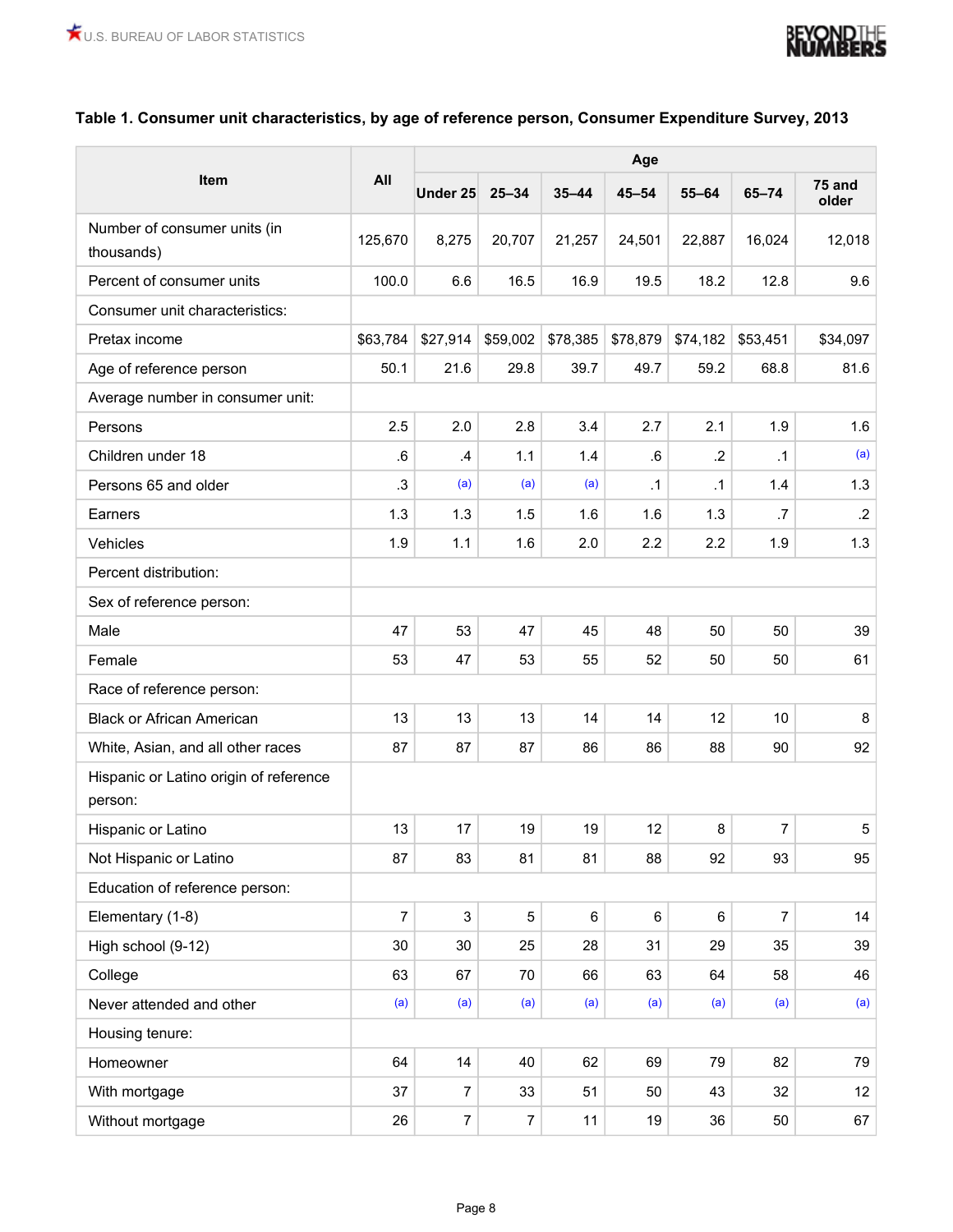

|                                      |     | Age      |           |           |           |           |           |                 |  |
|--------------------------------------|-----|----------|-----------|-----------|-----------|-----------|-----------|-----------------|--|
| <b>Item</b>                          | All | Under 25 | $25 - 34$ | $35 - 44$ | $45 - 54$ | $55 - 64$ | $65 - 74$ | 75 and<br>older |  |
| Renter                               | 36  | 86       | 60        | 38        | 31        | 21        | 18        | 21              |  |
| At least one vehicle owned or leased | 87  | 67       | 88        | 91        | 89        | 91        | 90        | 78              |  |

[\(a\)](#page-7-0) Value is too small to display.

Source: U.S. Bureau of Labor Statistics.

#### **Table 2. Average expenditures, by age of reference person, Consumer Expenditure Survey, 2013**

| Item                      | All      | Age      |           |           |           |           |           |              |  |  |
|---------------------------|----------|----------|-----------|-----------|-----------|-----------|-----------|--------------|--|--|
|                           |          | Under 25 | $25 - 34$ | $35 - 44$ | $45 - 54$ | $55 - 64$ | $65 - 74$ | 75 and older |  |  |
| Total annual expenditures | \$51,100 | \$30,373 | \$48,087  | \$58,784  | \$60,524  | \$55,892  | \$46,757  | \$34,382     |  |  |
| Food                      |          |          |           |           |           |           |           |              |  |  |
| Mean                      | 6,602    | 4,698    | 6,197     | 7,920     | 7,907     | 6,711     | 6,020     | 4,144        |  |  |
| Share                     | 12.9     | 15.5     | 12.9      | 13.5      | 13.1      | 12.0      | 12.9      | 12.1         |  |  |
| Food at home              |          |          |           |           |           |           |           |              |  |  |
| Mean                      | 3,977    | 2,602    | 3,559     | 4,641     | 4,701     | 4,232     | 3,728     | 2,825        |  |  |
| Share                     | 7.8      | 8.6      | $7.4$     | 7.9       | $7.8$     | 7.6       | 8.0       | 8.2          |  |  |
| Food away from home       |          |          |           |           |           |           |           |              |  |  |
| Mean                      | 2,625    | 2,096    | 2,639     | 3,280     | 3,206     | 2,479     | 2,292     | 1,319        |  |  |
| Share                     | 5.1      | 6.9      | 5.5       | 5.6       | 5.3       | 4.4       | 4.9       | 3.8          |  |  |
| Housing                   |          |          |           |           |           |           |           |              |  |  |
| Mean                      | 17,148   | 10,379   | 17,207    | 20,619    | 19,001    | 17,937    | 15,639    | 12,314       |  |  |
| Share                     | 33.6     | 34.2     | 35.8      | 35.1      | 31.4      | 32.1      | 33.4      | 35.9         |  |  |
| Clothing                  |          |          |           |           |           |           |           |              |  |  |
| Mean                      | 1,604    | 1,513    | 1,832     | 1,960     | 1,826     | 1,563     | 1,222     | 768          |  |  |
| Share                     | 3.1      | $5.0\,$  | 3.8       | 3.3       | $3.0\,$   | 2.8       | 2.6       | $2.2\,$      |  |  |
| Transportation            |          |          |           |           |           |           |           |              |  |  |
| Mean                      | 9,004    | 5,672    | 9,183     | 10,519    | 10,782    | 9,482     | 7,972     | 5,149        |  |  |
| Share                     | 17.6     | 18.7     | 19.1      | 17.9      | 17.8      | 17.0      | 17.0      | 15.0         |  |  |
| Healthcare                |          |          |           |           |           |           |           |              |  |  |
| Mean                      | 3,631    | 943      | 2,189     | 3,188     | 3,801     | 4,378     | 5,188     | 4,910        |  |  |
| Share                     | 7.1      | 3.1      | 4.6       | 5.4       | 6.3       | 7.8       | 11.1      | 14.3         |  |  |
| Entertainment             |          |          |           |           |           |           |           |              |  |  |
| Mean                      | 2,482    | 1,243    | 2,214     | 2,958     | 3,070     | 2,651     | 2,488     | 1,422        |  |  |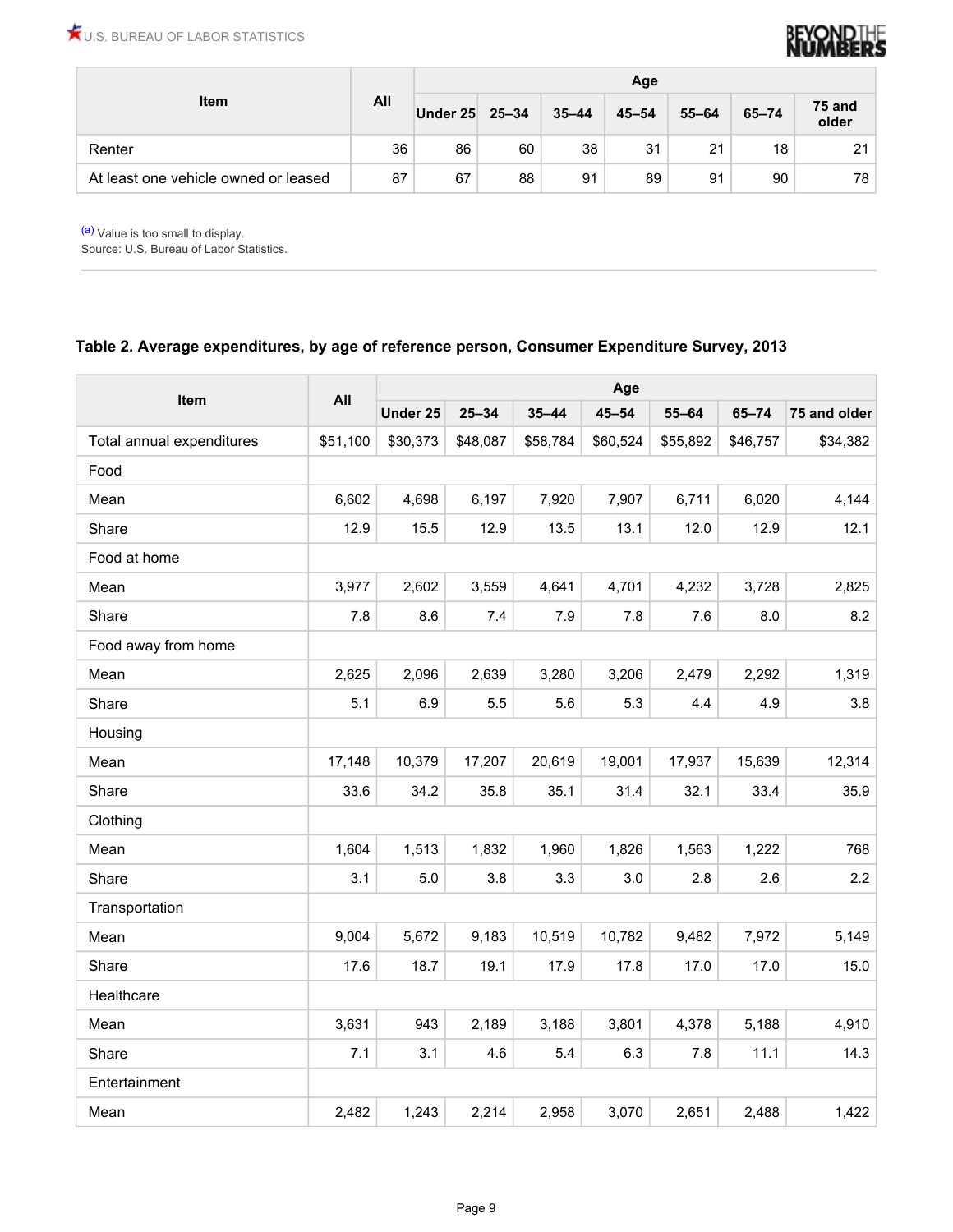

| Item                         | All   | Age      |           |           |           |           |           |              |  |  |
|------------------------------|-------|----------|-----------|-----------|-----------|-----------|-----------|--------------|--|--|
|                              |       | Under 25 | $25 - 34$ | $35 - 44$ | $45 - 54$ | $55 - 64$ | $65 - 74$ | 75 and older |  |  |
| Share                        | 4.9   | 4.1      | 4.6       | 5.0       | 5.1       | 4.7       | 5.3       | 4.1          |  |  |
| Pensions and Social Security |       |          |           |           |           |           |           |              |  |  |
| Mean                         | 5,209 | 2,153    | 5,178     | 6,791     | 7,305     | 6,593     | 2,833     | 832          |  |  |
| Share                        | 10.2  | 7.1      | 10.8      | 11.6      | 12.1      | 11.8      | 6.1       | 2.4          |  |  |
| Other <sup>1</sup>           |       |          |           |           |           |           |           |              |  |  |
| Mean                         | 5,421 | 3,771    | 4,087     | 4,827     | 6,833     | 6,577     | 5,394     | 4,844        |  |  |
| Share                        | 10.6  | 12.4     | 8.5       | 8.2       | 11.3      | 11.8      | 11.5      | 14.1         |  |  |

<sup>[1](#page-7-0)</sup>Includes cash contributions, alcohol, tobacco, personal care products and services, reading, education, life and personal insurance, and miscellaneous expenses.

Source: U.S. Bureau of Labor Statistics.

This **Beyond** the **Numbers** article was prepared by Ann C. Foster, an economist in the Office of Prices and Living Conditions, Bureau of Labor Statistics. Email: [foster.ann@bls.gov](mailto:foster.ann@bls.gov), telephone: (202) 691-5174.

Information in this article will be made available to sensory-impaired individuals upon request. Voice phone: (202) 691-5200. Federal Relay Service: 1-800-877-8339. This article is in the public domain and may be reproduced without permission.

#### **NOTES**

<span id="page-9-0"></span>[1](#page-0-0)In the Consumer Expenditure Survey (CE), the consumer unit is the entity on which expenditure reports are collected. Consumer units include families, single persons living alone or sharing a household with others but who are financially independent, or two or more persons living together who share expenses. While "consumer unit" is the proper technical term for the purposes of the CE, it is often used interchangeably with "household" or "family" for convenience. This article will use "household" instead of "consumer unit." The reference person is the first household member mentioned by the CE respondent when asked to "Start with the name of the person, or one of the persons, who owns or rents the home." It is with respect to this person that the relationship of the other consumer unit members is determined. For more information, see *BLS Handbook of Methods*, Chapter 16, "Consumer Expenditures and Income," [http://www.bls.gov/opub/hom/pdf/](http://www.bls.gov/opub/hom/pdf/homch16.pdf) [homch16.pdf](http://www.bls.gov/opub/hom/pdf/homch16.pdf).

<span id="page-9-1"></span><sup>[2](#page-0-1)</sup>The Census Bureau projects that the share of the U.S. resident population 65 years and over will grow from 14.88 percent in 2015 to 20.62 percent in 2030 to 23.55 percent in 2060. For more information, see table 6 of Percent Distribution of the Projected Population by Sex and Selected Age Groups for the United States: 2015 to 2060, U.S. Census Bureau, "2014 National Population Projections," December 18, 2014, [http://www.census.gov/population/](http://www.census.gov/population/projections/data/national/2014.html) [projections/data/national/2014.html.](http://www.census.gov/population/projections/data/national/2014.html) The resident population includes all persons, both military and civilian, living in the United States. The CE is designed to represent the slightly smaller U.S. civilian noninstitutional population and excludes those living in an institution, such as a nursing home or prison, and active-duty members of the U.S. Armed Forces living on base. For more information, see "Population Estimates Terms and Definitions," U.S. Census Bureau, [http://](http://www.census.gov/popest/about/terms.html) [www.census.gov/popest/about/terms.html](http://www.census.gov/popest/about/terms.html)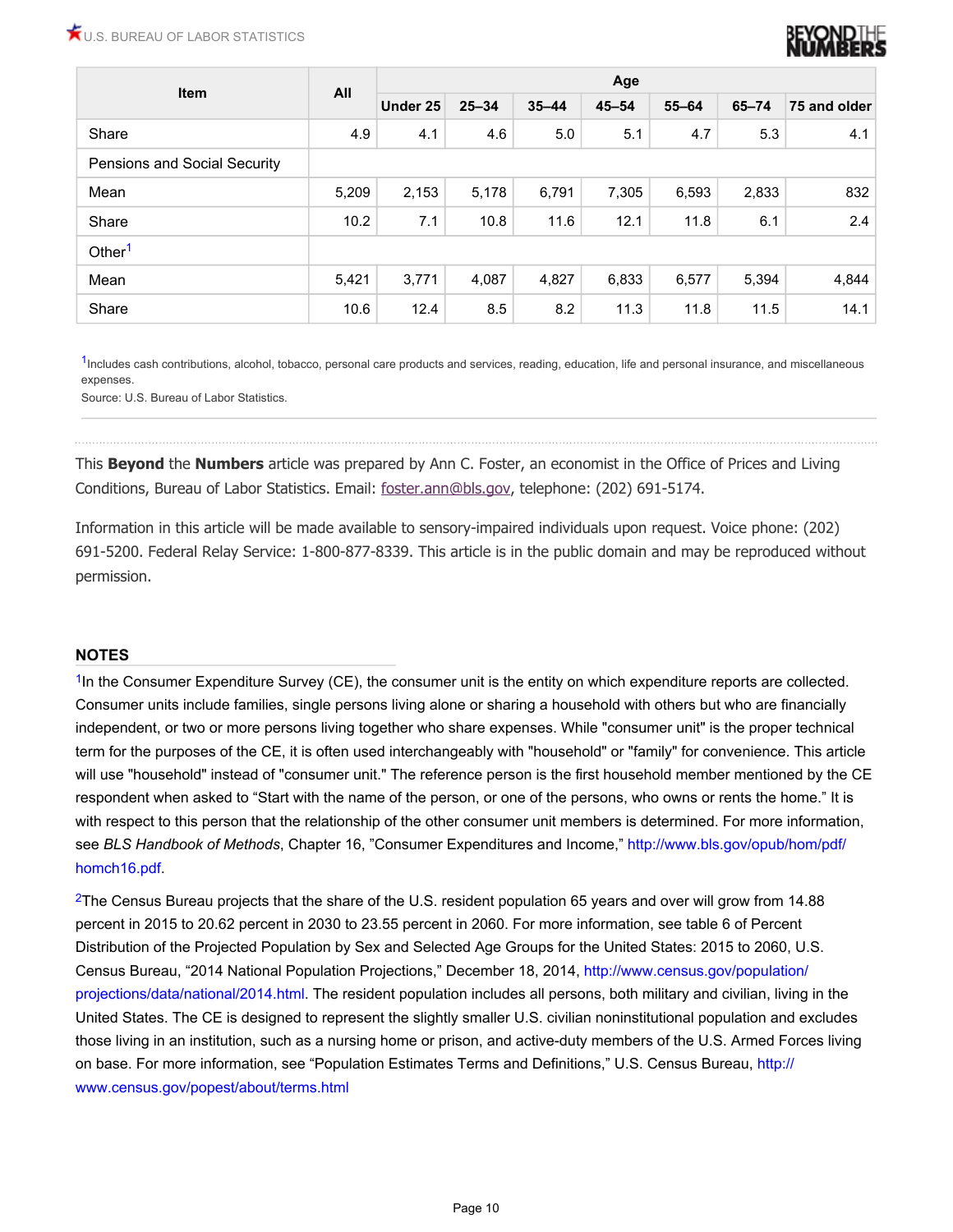

<span id="page-10-0"></span>[3](#page-0-2) Expenditures were greater than pretax income for the under-25 and 75-and-older groups, which is not uncommon for lower-income groups. CE data show that in 2013, expenditures exceeded pretax income for households with average pretax income of less than \$35,000. Many households in the under-25 age group probably have one or more students who use loans to help pay expenses while they are in school. The 75-and-older group have the fewest earners (0.2 compared with 1.3 for households of all ages) and may be liquidating savings and investments to pay for consumption expenditures. For more information, see Frequently Asked Questions (FAQs), <http://www.bls.gov/cex/csxfaqs.htm#q21>and Table 1202. Income before taxes: Annual expenditure means, shares, standard errors, and coefficient of variation, Consumer Expenditure Survey, 2013,<http://www.bls.gov/cex/2013/combined/income.pdf>

<span id="page-10-1"></span>[4](#page-2-0)See Fang Yang, "Consumption over the Life Cycle: How Different is Housing?," Working Paper 635 (Revised August 2006), Federal Reserve Bank of Minneapolis, <https://www.minneapolisfed.org/research/wp/wp635.pdf>The non-humpshaped housing expenditure pattern is the result of several factors. The under-25 age group has the lowest housing expenditures, reflecting the fact that most households (86 percent) in this group rent their dwellings. The incidence of homeownership and housing costs increase rapidly for the 25–34 and the 35-44 age groups before reaching a plateau at the 45–54 age group. The increasing housing outlays reflect furnishing and appliance costs as well as mortgage and increased utility costs. These groups have the largest number of persons per household which also adds to housing costs. For the 65–74 and 75-and-older age groups, housing expenditures remain high because around 82 percent and 79 percent, respectively, are homeowners. Although the majority of homeowners in these groups are without a mortgage, 39 percent of homeowners in the 65–74 age group and 15 percent of homeowners in the 75-and-older group are still making mortgage payments. It is also possible that many homeowners in these groups are in the dwellings occupied when their household size was larger, adding to maintenance, utility, and property tax costs relative to current income and household size.

<span id="page-10-2"></span>[5](#page-3-0)Research using the 1972–73 CE found that age of the household head (the husband in husband-wife families) was negatively associated with clothing expenditures, once the effects of income and other factors were taken into account. Households where the head was retired spent less on clothing compared with households where the head was in the craftsmen category, even after the effects of income and other factors were taken into account. For more information, see Rachel Dardis, Frederick Derrick, and Alane Lehfeld, "Clothing Demand in the United States: A Cross-Sectional Analysis," *Home Economics Research Journal*, December, 1981, vol. 10, no. 2, pp. 212–222.

<span id="page-10-3"></span>[6](#page-4-0)Previous research using CE data and American Time Use Survey (ATUS) data found that, after controlling for the effects of other factors, both time spent traveling to and from work and transportation costs began to decline when individuals were in their early 50s. See Mark Aguiar and Erik Hurst, "Deconstructing Life Cycle Expenditure," February 2013, [http://](http://faculty.chicagobooth.edu/erik.hurst/research/deconstructing_revision_secondround_final.pdf) [faculty.chicagobooth.edu/erik.hurst/research/deconstructing\\_revision\\_secondround\\_final.pdf](http://faculty.chicagobooth.edu/erik.hurst/research/deconstructing_revision_secondround_final.pdf).

<span id="page-10-4"></span><sup>[7](#page-5-0)</sup>See Ann C. Foster and Craig J. Kreisler, "Health care spending patterns of U.S. consumers, by age, 1998, 2003, and 2008," *Consumer Expenditure Survey Anthology, 2011,* July 2011, pp. 22–28, [http://www.bls.gov/cex/anthology11/](http://www.bls.gov/cex/anthology11/csxanth4.pdf) [csxanth4.pdf](http://www.bls.gov/cex/anthology11/csxanth4.pdf). NHEA data, disaggregated by age, also found that average healthcare spending increased with age. For more information, see David Lassman, Micah Hartman, Benjamin Washington, Kimberly Andrews, and Aaron Catlin, "U.S. Health Spending Trends by Age and Gender: Selected Years, 2002-10," *Health Affairs*, vol. 33, no. 35, May 2014, pp. 815–822.

<span id="page-10-5"></span>[8](#page-5-1)For more information, see Centers for Medicare & Medicaid Services, Table 15 Nursing Care Facilities and Continuing Care Retirement Communities Expenditures; Levels, Percent Change, and Percent Distribution, by Source of Funds: Selected Calendar Years 1970–2013, NHE Tables, [http://www.cms.gov/Research-Statistics-Data-and-Systems/Statistics-](http://www.cms.gov/Research-Statistics-Data-and-Systems/Statistics-Trends-and-Reports/NationalHealthExpendData/NationalHealthAccountsHistorical.html)[Trends-and-Reports/NationalHealthExpendData/NationalHealthAccountsHistorical.html](http://www.cms.gov/Research-Statistics-Data-and-Systems/Statistics-Trends-and-Reports/NationalHealthExpendData/NationalHealthAccountsHistorical.html). When the Centers for Medicare & Medicaid Services publish NHEA data for subsequent years, data from previous years are often revised. The NHEA data cited in this endnote are those released with the 2013 estimates on December 9, 2014. Unpublished CE data for 2013 show that CE respondents spent 2.2 billion on nursing home care. Spending by households with a reference person 65